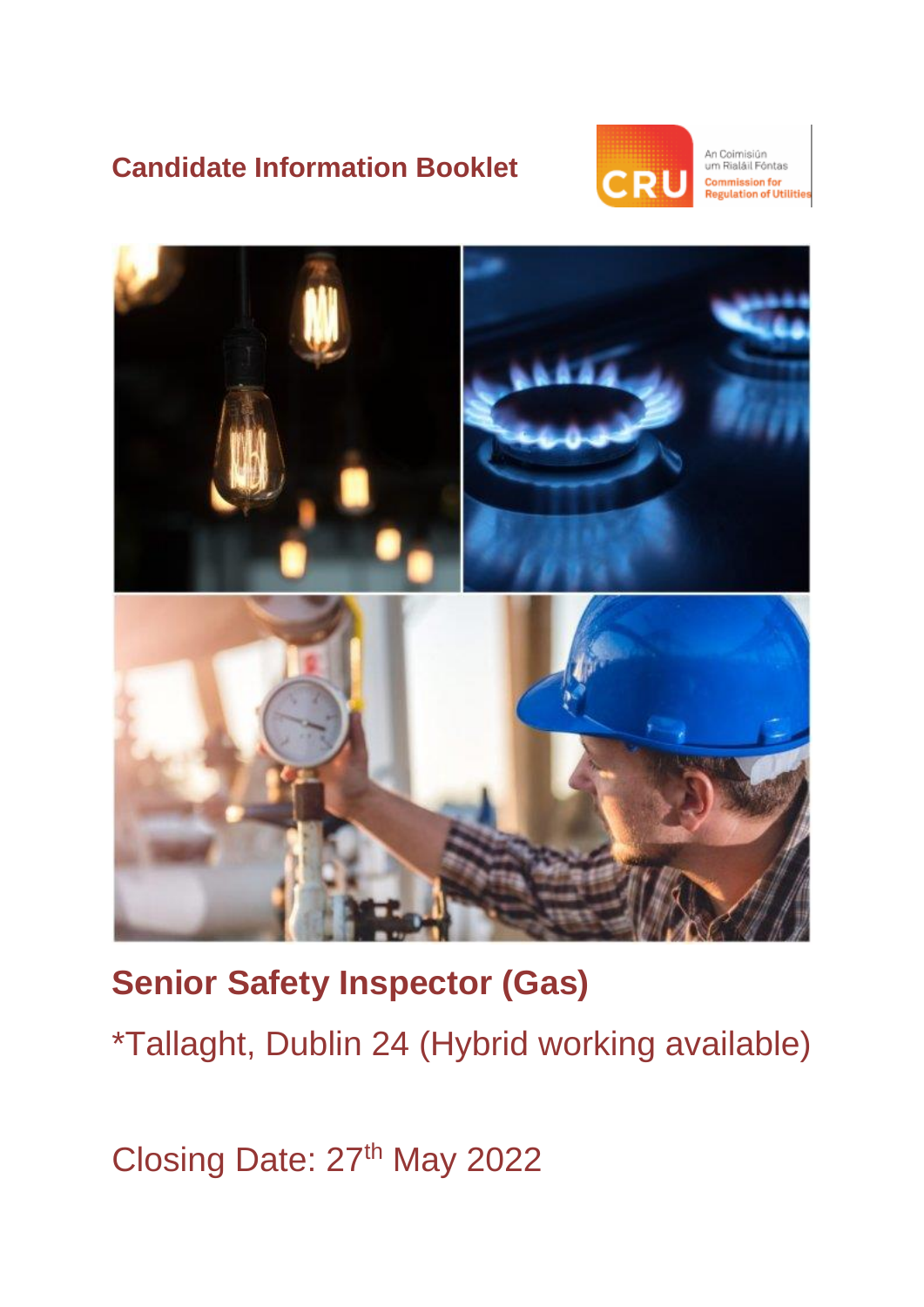## **About the CRU**

The Commission for Regulation of Utilities (CRU) is Ireland's independent energy and water regulator. The work of the CRU impacts every Irish home and business ensuring safe, secure and sustainable energy and water supplies for the benefit of all customers.

We operate within a policy and statutory framework set by Government and have responsibility for the economic regulation of energy and water, energy safety and consumer protection.

## **Energy Safety Regulation**

The CRU's Energy Safety Division holds a key role in protecting public safety and the prevention of major accidents in Ireland's energy sector. The Division is responsible for safety regulation of gas (networks, supply, storage, use and liquefied petroleum gas distribution), petroleum (upstream onshore and offshore exploration and extraction), gas installers and electrical contractors. The Division discharges its functions through:

- review and input into energy safety policy and legislative amendments;
- analysis of energy safety trends;
- conducting inspections, audits, incident and potential illegal gas/electrical works investigations; and
- taking enforcement action where warranted.

The CRU's onshore gas safety regulatory responsibilities are discharged under the Gas Safety Framework (the 'Framework'), which sets out how natural gas and Liquefied Petroleum Gas (LPG), activities are regulated with respect to safety. The Framework covers all Gas Undertakings, including the operators of Ireland's natural gas transmission and distribution networks, LPG distribution networks and also all gas shippers and suppliers. This includes oversight of the safe operation of the onshore gas network by Gas Networks Ireland (GNI).

Gas Undertakings are required to be licensed by the CRU and all licensed undertakings are required to submit a Safety Case to the CRU outlining their operations. This safety case must be accepted by the CRU to enable the undertaking to carry out their licensed activities. Carrying out certain gas activities without a licence from the CRU is an offence. The CRU also has an incident investigation role and non-compliances with the regulatory framework identified by the CRU through audits and inspection or incident investigations may lead to enforcement actions.

The CRU has similar petroleum safety regulatory functions under its Petroleum Safety Framework, which regulates upstream oil and gas undertakings and activities in Ireland.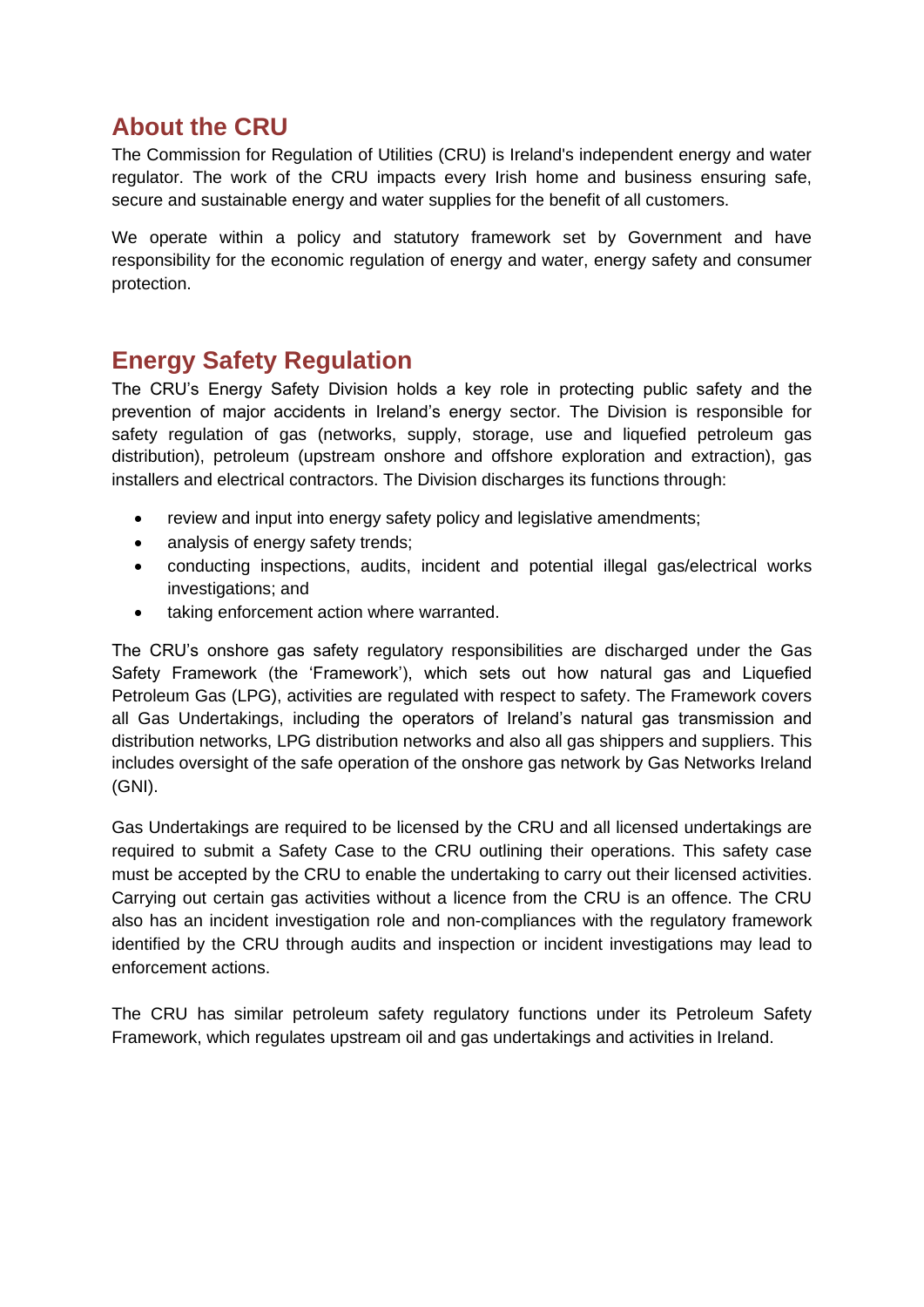## **Role Description**

The Energy Safety Division consists of 25 staff, 8 of whom are inspectors/technical specialists. A vacancy has arisen for a Senior Safety Inspector within the Energy Safety Division, with an initial posting to the Gas Safety Team. The CRU are inviting applications for this permanent position, from qualified, experienced individuals to play a key role.

The Senior Safety Inspector will work with the Gas Safety Manager, other Inspectors/Specialists, Gas Safety Analysts and where appropriate, external technical consultants, in the discharge of their role.

While the successful candidate will initially be posted to the Gas Safety Team, the individual will also contribute to the wider Energy Safety Division and organisation as requirements dictate.

## **Responsibilities**

The Senior Safety Inspector (Gas) specific responsibilities include, but are not limited to:

- Developing safety case compliance assurance programs to meet Gas Safety Framework requirements;
- Carrying out and reporting on inspections and audits on the natural gas and LPG network(s);
- Carrying out and reporting on incident investigations and making recommendations for improvements;
- Providing judgement as to whether an operator is in compliance with the Gas Safety Framework;
- Recommending regulatory enforcement action in accordance with CRU processes and managing follow up actions;
- Providing input into CRU policies/guidelines/procedures as required;
- Liaising with relevant national and international bodies as appropriate, including other regulatory bodies – e.g. the Health and Safety Authority;
- Participating in technical committees under the National Standards Authority of Ireland (NSAI)
- Contributing to the overall delivery of the CRU's strategy
- Peer reviewing of documents, as requested
- Advising and supporting the Commission, Senior Management Team and wider organisation on relevant regulatory or technical issues, and
- Mentoring and coaching staff (e.g. on audits, inspections and investigations).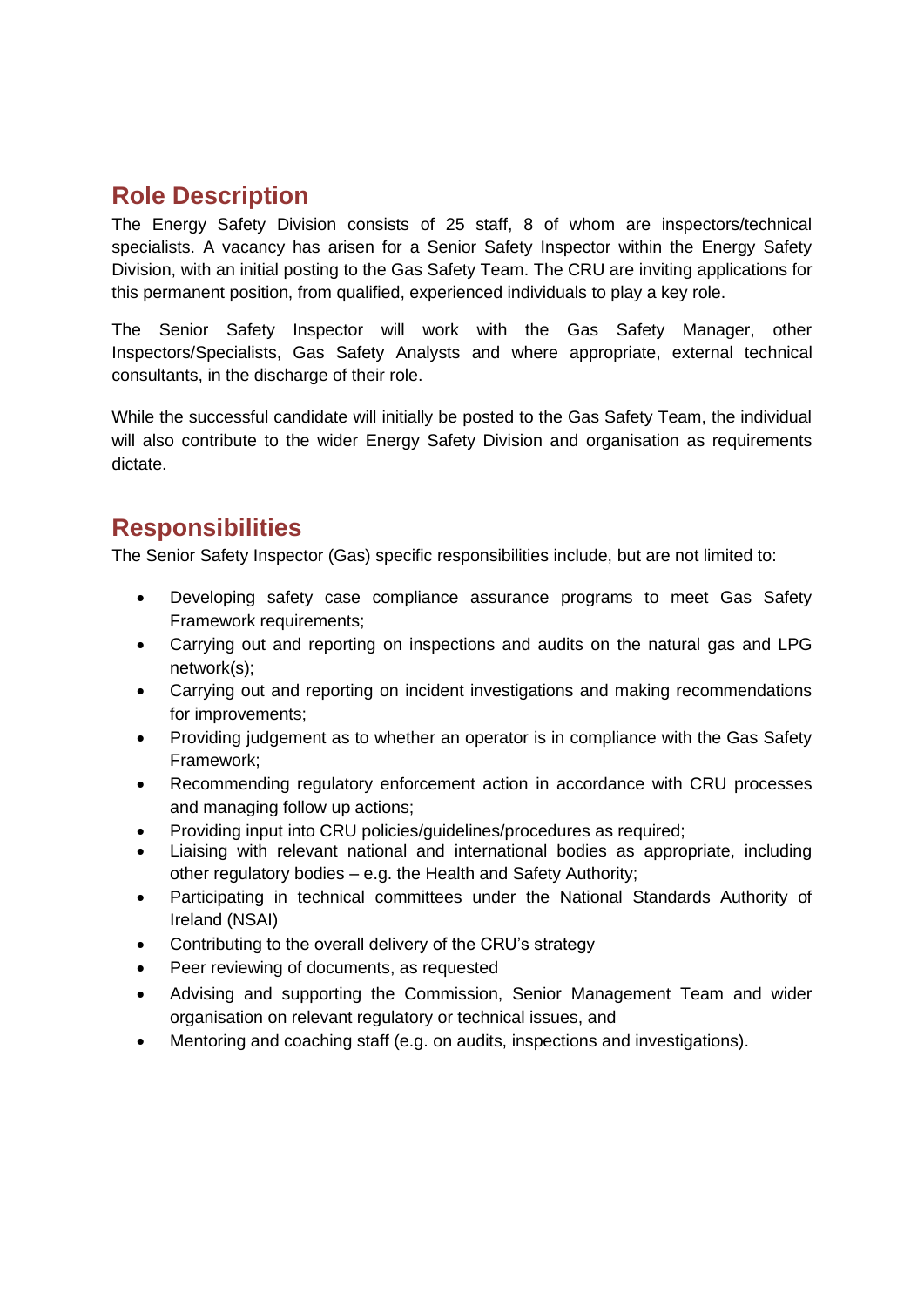## **The Candidate Necessary requirements**

- Significant experience related to gas transmission and/or distribution design, construction, commissioning and maintenance;
- Significant experience in a regulatory, process industry, civil or mechanical engineering, or gas pipelines/networks environment;
- Degree in relevant discipline in Engineering (e.g. Civil/Mechanical/Process/Pipelines/Safety and Reliability);
- Experience of hazard analysis, risk assessment, mitigation and control;
- Substantial experience in carrying out audits and inspections:
- Experience in incident investigations; and
- Experience in relation to safety management systems.

## **Desirable requirements**

- Working knowledge of relevant gas standards, codes of practice and international best practice in the gas industry;
- Knowledge and understanding of the function and operation of process safety instrumentation and equipment;
- Relevant experience in the energy industry;
- Experience of pipeline surveillance, operation, incident response, crisis management, defect assessment, welding, non-destructive testing, hydro-testing, pipeline inspection;
- Experience of equipment commissioning and qualification of equipment;
- Experience of participating in technical working groups; and
- Experience of facilitating productive relationships with external stakeholders and regulatory authorities.

## **Core Competencies**

- Excellent planning, organisational and self-management skills;
- Ability to take information and analyse/challenge it in a constructive manner and subsequently communicate it clearly and concisely:
- Proven decision-making ability using sound judgement;
- Excellent interpersonal, written and verbal communication skills;
- Excellent networking/negotiation skills; and
- Excellent team working skills